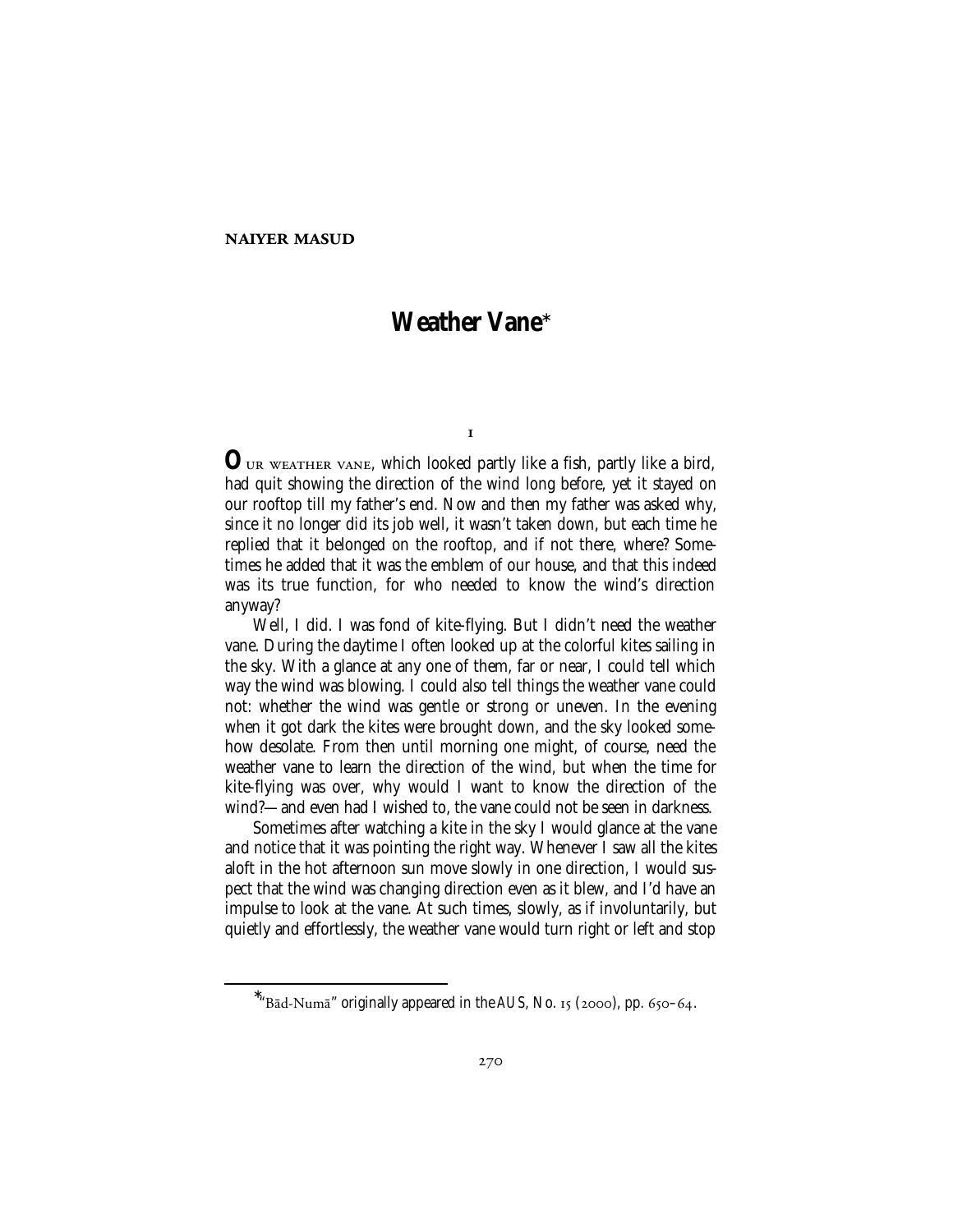in the direction the wind blew. When that happened, I'd go up to the roof for a closer look.

On one such occasion I heard it make a sound for the first time ever. I drew still closer to it, but now it had come to rest in the wind's direction and was soundless. I looked at it for a long time that day, and from quite close. It had looked like an animal—part fish, part bird—from a distance. Now, up close, its form bore no resemblance to a bird; it looked entirely like a fish, but its maker had fastened it to its anchor in such a way that it evoked a bird perched on a treetop. It had side and tail fins like those of a fish, but from a distance they could be mistaken for a bird's outspread wings and tail, making it appear at an idle glance to be simply a bird, and not a fish at all; perhaps this was also because its business was with the wind and not with water. Distance also made it seem delicate and slim, but now, on closer examination, it looked rather heavy and ungainly. No doubt it had been constructed to endure all manner of intemperate weather and wind.

I had been staring at it for a long time, and just when it had become clear to me that it was only a fish, the thought crossed my mind that it was in fact a bird that had by some strange process turned into a fish. Precisely at that moment my eyes caught sight of a kite flying in a straight line in the direction the vane was pointing, and I sensed that the gently blowing wind was again changing course. Involuntarily my eyes returned to the vane: it was still pointing in the earlier direction, quivering slowly. I pushed it gently in the direction of the prevailing wind, and as I did, again heard it make a feeble sound. I couldn't determine which of its components was making that sound, nor did I realize then that its inexorable decline had already begun, for my attention was fixed on the sound itself, which seemed vaguely familiar to me, though I was having difficulty recalling where I'd heard it. My eyes probed the vane all over. By now it had stopped wavering and had aligned itself with the wind's path.

After that I noticed several times that it was not pointing accurately, and each time it occurred to me that I should tell Father that our weather vane was behaving erratically. Since it did work accurately at times, however, I didn't mention it, but now, the minute I got to the rooftop I would first look at the vane and then search the sky for a kite to determine which way the wind was blowing. Usually the wind was blowing in a direction other than the one the vane indicated. Now and then, though, the wind changed its course and started blowing in the direction indicated by the vane. On those occasions it occurred to me that our vane was not bound by the wind, but rather that the wind was bound by our vane.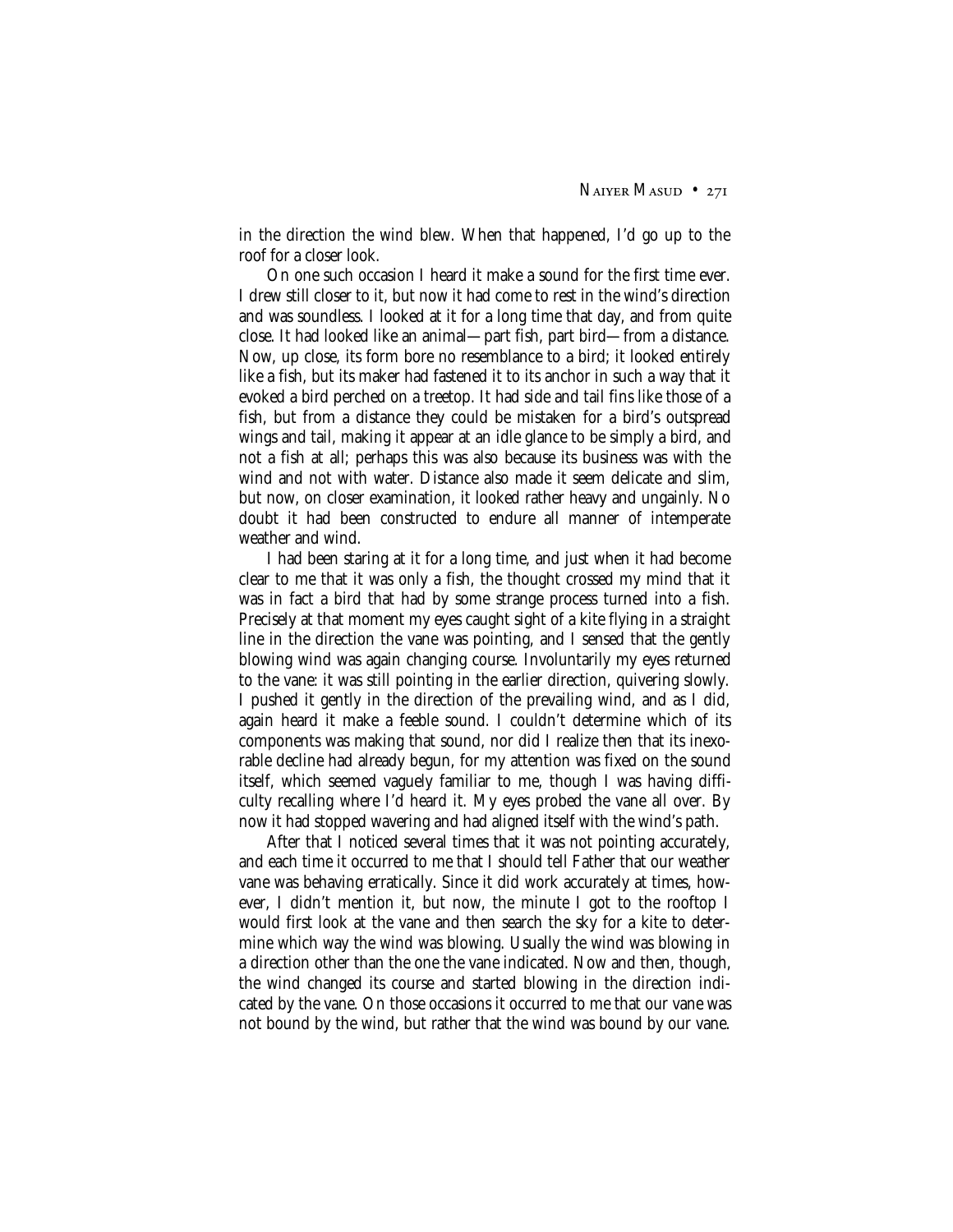Strange thoughts came into my youthful mind in those days, the strangest being the notion that not only could the vane turn itself in the wrong direction, it was also quite capable of turning the wind in that direction.

Finally, one day it came to rest in a direction no wind had ever blown. The season of hot, gusting winds had arrived, and the time for flying kites was over. The wind early in midday had started to turn hot and I could feel the sensation of it on my body, although it had not become so strong that I could determine its direction merely by this touch. Even then I really didn't feel a need for the weather vane. I ran downstairs, took a sheet from my stationery supplies and picked up a shard from the broken clay water jar lying in the trash in the courtyard. By the time I returned to the rooftop I had ripped the paper into round pieces, which we called *tukkals*, and pressed them together into a small wad. Standing near the vane I placed the shard under the wadded paper and tossed the entire lot straight up. The shard rose some distance, projecting the wad along with it, then halted in midair for an instant before falling back down alone. The *tukkals* also remained immobile for a second, then scattered everywhere. Just at this moment I heard the shard hit the back end of the weather vane, making a hollow sound, and my attention was diverted from the *tukkals*. The faint vibration in the vane was just dying out. I gently rubbed the back part of the vane with my hand, exactly the way one pats a child after an injury, or an animal when one is pleased with it. And then I looked up. All the *tukkals* were moving in a single direction, from west to east, tossing and turning in the air. At last they disappeared below the rooftop.

I looked at the vane. It was fixed in a different direction from that of the wind. I made a feeble effort to move it, but it had jammed in its position. I tried to move it the other way, but it didn't budge. When I tried to turn it with some force, it again emitted a faint sound and vibrated, and I feared that if I applied more force I might break off a piece of it, or the vane itself. I had drawn back a little and was gazing at it when I heard a voice.

"Why—is it broken?"

A girl was standing on the rooftop of the house that abutted our own. The wind made her diaphanous dupatta ripple ever so gently. Her eyes were fixed on the weather vane. Then she looked at me. This girl, and others from the neighboring houses, came up to their rooftops in good weather and talked among themselves in hushed tones. Sometimes one would have a few girlfriends with her. At such times they all talked and laughed loudly. They also looked at our weather vane and pointed it out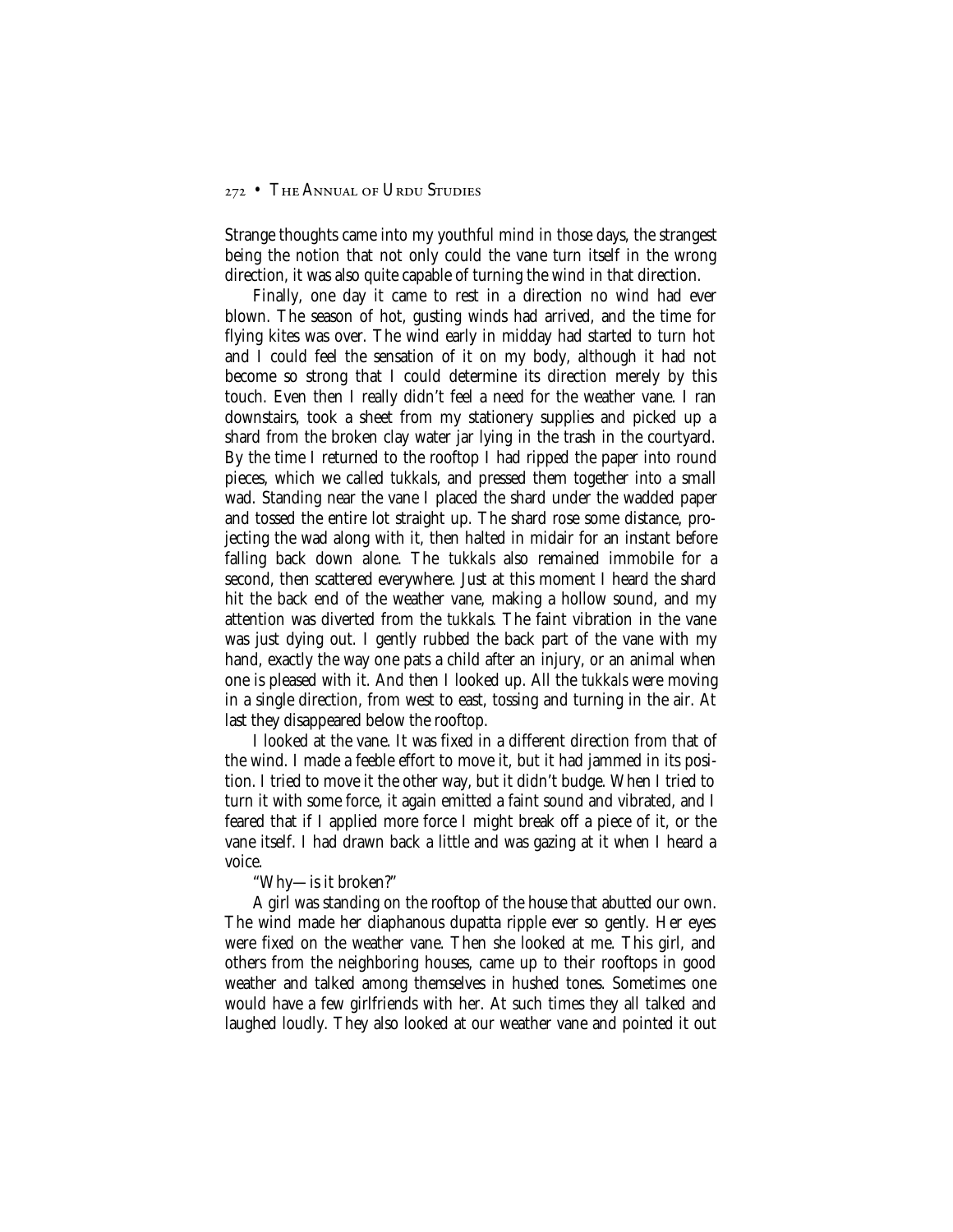to each other. I paid more attention to my kite-flying than to these girls, although their voices always reminded me of the cacophony of the little birds that twittered, at roosting time in the evening, amid the vines covering the low walls of our courtyard.

This, however, was not the time for girls to appear on the rooftops. Seeing this girl standing all alone on her roof in the dead, barren stillness of the noon hour, staring at the weather vane, gave me the inescapable feeling that one of our family secrets had been divulged. Meanwhile she asked again, "Broken?"

"No," I said. "It works all right."

"Oh?" she said, looking at her dupatta. "But the wind …"

"The wind is blowing wrong," I said before she could even finish.

She stayed on awhile longer, gazing wistfully at the vane, then she turned around, picked her way slowly over to the stairs on the other side of the rooftop and climbed down.

I thought I might now inform my father that the weather vane had stopped working. But I decided against it, thinking to give it another few days, perhaps. Now, though, I did make several trips to the rooftop every day and, finding the vane always turned in the same direction, came back down. I made it a special point to visit it early in the day. I stared at it until the sun got stronger and the air warmer. Sometimes as I watched I began to doze off, only to be quickly roused by some sound or other nearby. Once I heard some rustling sounds, looked up, and saw the sky filled with soaring kites of different colors, as on certain festival days. I observed this crowded assemblage with interest for a while, then remembered the weather vane and looked back at it. It had oriented itself in the direction the kites were flying. I glanced up at the sky. The kites were moving slowly to the right. Then I looked at the vane; it too was moving slowly to the right. Just as I was about to sit down and inch my way toward it, a gust of hot air slapped me lightly in the face and I was startled awake. The sun had grown quite strong and the ground had started to heat up. I looked at the sky: not a kite anywhere, but I could tell that the wind was blowing west to east from the scorching blasts of its gusts. However, the vane was still stuck in that totally mysterious direction. I rose and went up close to it. The hot gusts of wind violently assaulting its right side seemed to be trying to knock it down from the roof, but it held its ground, like a stone statue, without even a slight shudder. At this I concluded with certainty that it was definitely broken. I hastened downstairs to let Father know. I was also feeling somewhat elated. It was the same kind of elation that children—even grownups, I can say now—feel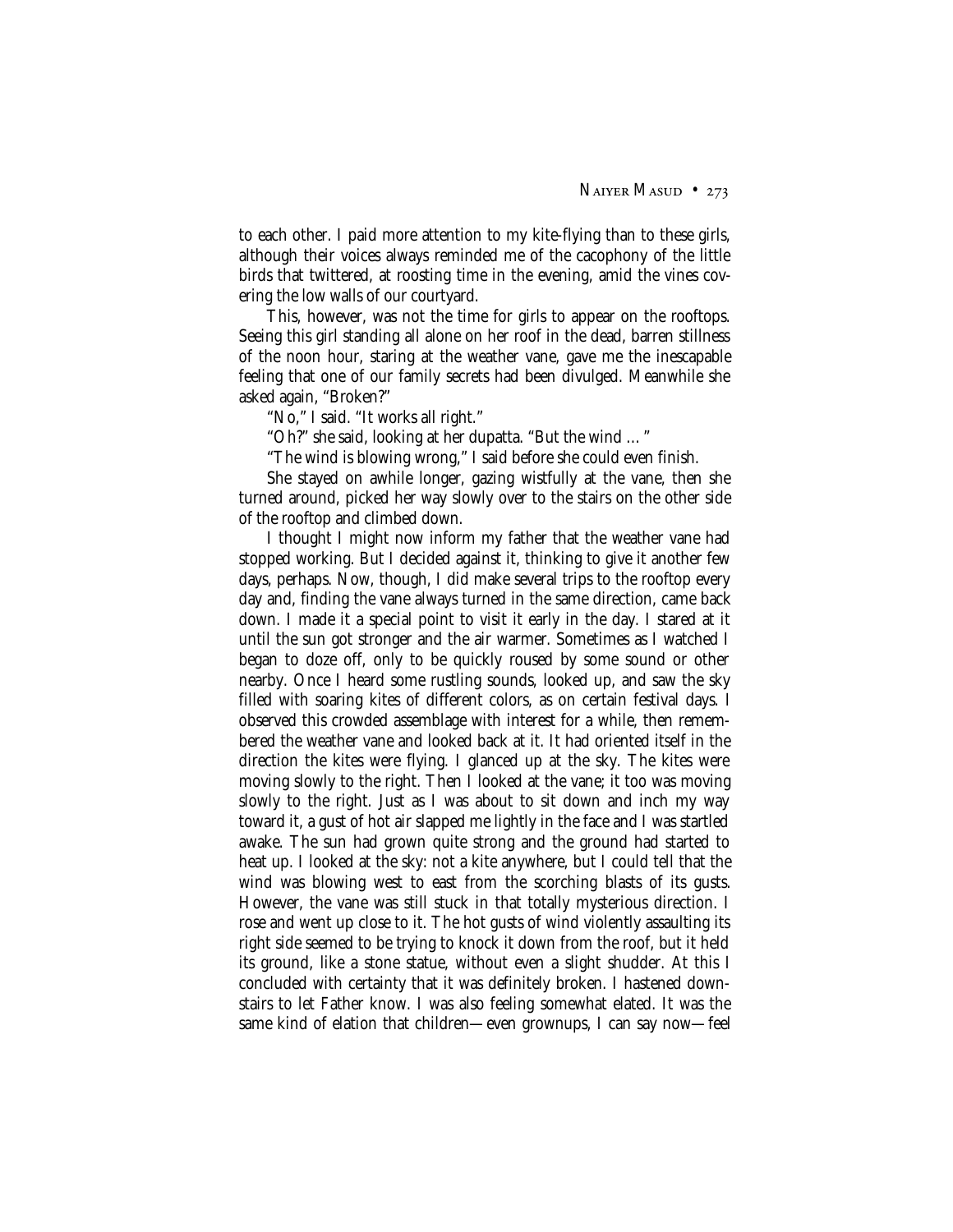when they come upon some special news, even if it's bad news, that they can relate to others before anyone else.

As I climbed down the stairs I remembered that in my dream I had also felt angry with the vane, but now, after waking up, I couldn't recall the reason for my anger.

\*

I went straight to the reception room in the outer side of the house, where my father had taken up residence. He lay there reclining in a large rattan chair. Although I had observed him in this room and in this chair for a long time, I remembered the days when he used to live in the inner part of the house and would often be obliged to go to the reception room, because quite a few people came to see him. Many visitors still came to see him now, but at this particular time only my mother was sitting near him, and at first I didn't see her. I had just walked in from the bright sunshine outdoors and the room seemed to be filled with darkness. I couldn't even see the rattan chair, though I was certain my father was in it, and moreover that several visitors must also be present in the room. That's why I blurted out the news about the vane excitedly, almost as though I were making an announcement. I even volunteered that it had been stuck in the wrong position for the past several days, and that its parts had probably gotten jammed. Meanwhile the darkness in the room dissipated and I saw that Mother had her finger on her lips, asking me to be quiet. So I was. I would have stopped talking anyway, because I'd already said all I wanted to say. I glanced at my father. He was lying almost flat in his chair, covered up to his waist with a sheet, his eyes closed, his tranquil face indicating he was sound asleep.

I was silent; still my mother again brought her finger to her lips, beckoned me to come near her and whispered to me, "He had a very hard time falling asleep."

Just then my father's voice was heard, "What happened? What's broken?"

My mother again gestured me to be quiet and whispered, "He's sleeping."

My father's face and closed eyes continued to reflect the same tranquility. Both my mother and I kept looking at him and then she said softly, "Are you busy?"

The season for flying kites being over, I had all the time in the world. I shook my head to indicate that I was free.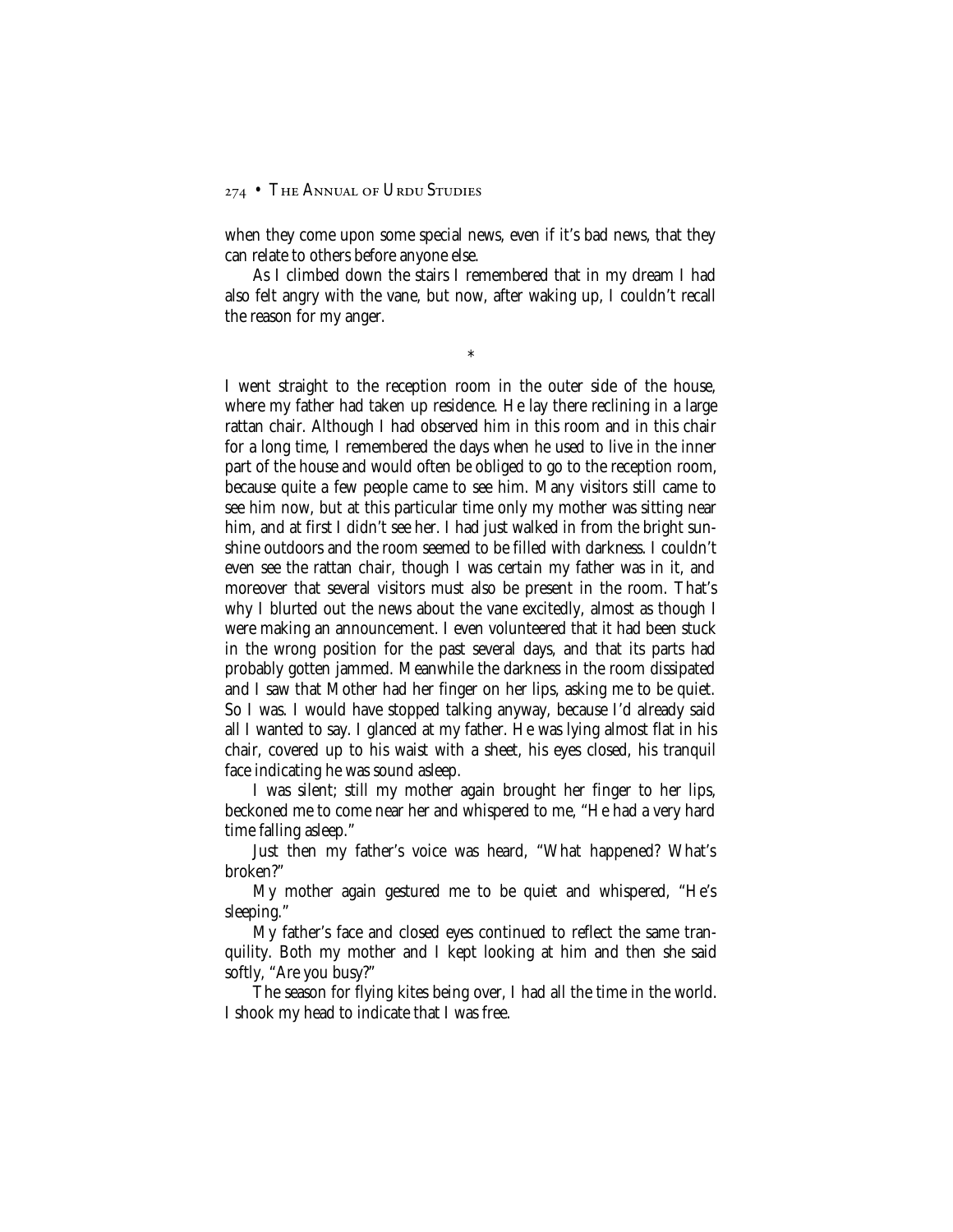"Well then," she said, "sit by his side for a while. I'll be back soon."

I sat down near my father. Mother got up to go outside but then she hesitated and turned around, signaling me to come to her and asked me even more softly, "Really, it's broken?"

I was about to nod when my father made an effort to turn over. This was very hard for him to do, and he needed help to accomplish it. His eyes opened a few times and then closed. Mother came to his chair and carefully helped him turn over, and he went back to sleep. Mother bent over and whispered into my ear, "Don't tell him that," and went out of the room.

I sat gazing at my father in silence. He was still stretched out, his eyes closed, his face tranquil. Lying with his eyes closed he asked, "Since when has it stopped working?"

Is he sleep-talking? I asked myself. Just then his eyes opened and a look of pain crept over his face. He was again trying to turn over. When I tried to assist him, he stopped me and said, "Wait until your mother's back."

"Shall I call her?" I asked, rising.

"No. She'll be along soon," he said, and then he asked, "Since when?"

I felt obliged to give him the answer, and was rather happy to have this obligation. I remembered the day the weather vane had begun to work erratically, how the wind had been changing course while the vane failed to move along with it. I told my father all that had transpired since that day forward. What I didn't tell him he asked himself: "You tried to fix it, didn't you?"

I flatly denied it. He kept gazing at me with his half-open eyes. I suspected that he didn't believe me, and I started to feel a bit guilty. And as a guilty person will, I was coming up with another lie when he said, "All right, but don't tinker around with it, and…" he placed his hand on mine, "don't tell your mother."

He wanted to say something more, but hearing a sound at the door, he stopped. My mother had brought something for him to eat. Before she had reached his chair he gently pressed my hand and said, "Don't tell anyone."

The very next day he was surrounded by visitors, all of them talking about the weather vane not working properly.

 $\overline{2}$ 

As I have said, the visitors who came to see my father were numerous. They included some who were unfamiliar; they came once or twice and then I didn't see them again. Besides these changing visitors, there were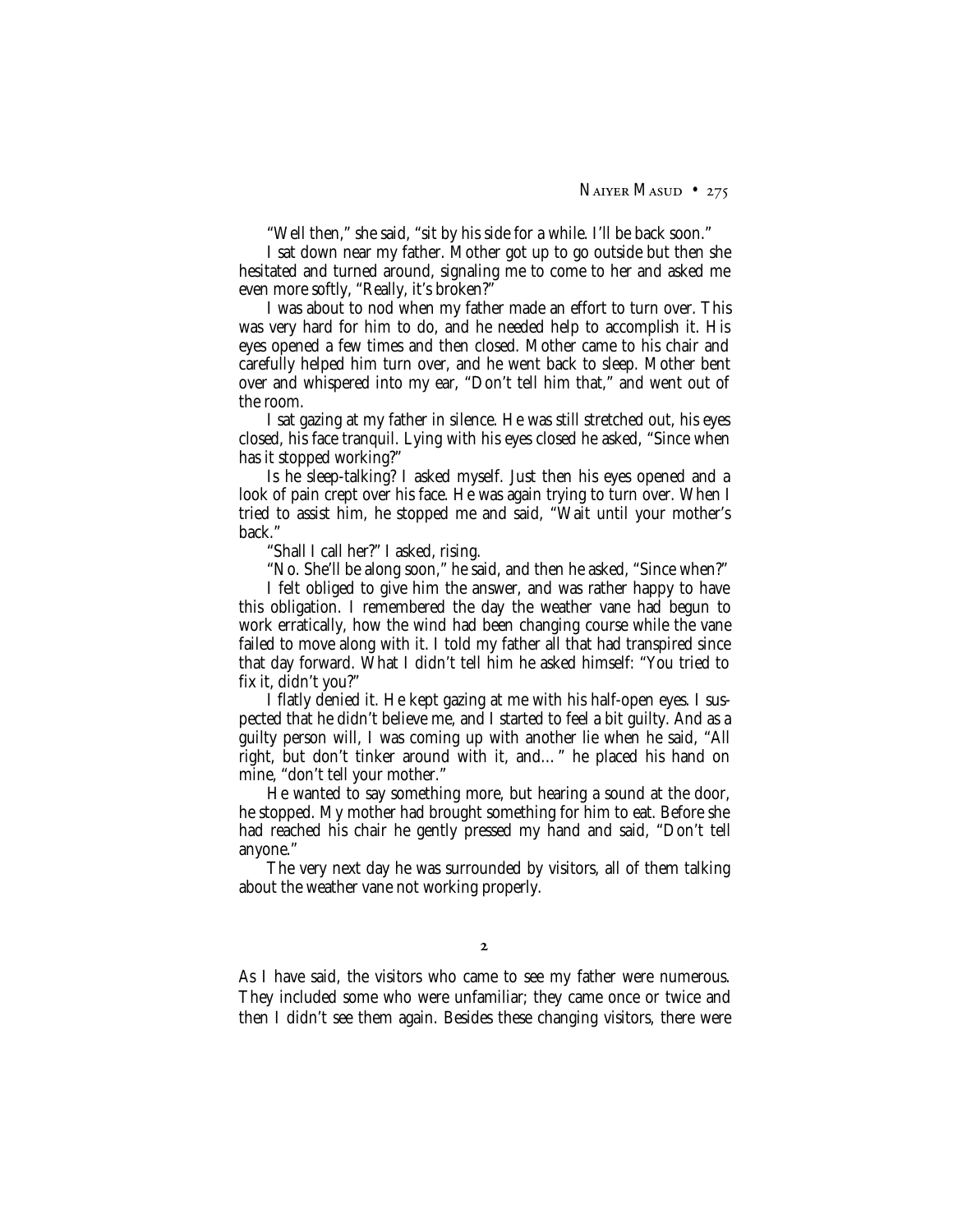also those who came to see him regularly, almost every day. If one of these showed up after an absence of several days, my father inquired after his well-being in a partly disgruntled, partly anxious voice. Even though most of them were residents of our own neighborhood and lived in houses close to ours, I rarely saw them out in the lane or street. However, I did see some of them on their rooftops, mostly taking sun in the winter, when I went to our roof to fly a kite. At those times they all wore ordinary domestic clothing, but when they showed up at our house they were dressed from head to toe in formal clothes, as if they had come to attend a party. My father, too, whenever a visitor was announced, went to the reception room not in his home clothes but fully dressed as if to receive a guest. But ever since he had made the reception room his permanent living quarters he had put aside this formality, preferring to pull a sheet up to his shoulders rather than change into formal clothes.

Often I had to escort the visitors to this room. Sometimes my mother also commissioned me to carry fruit drinks and such like to show the guests hospitality. At those times I enjoyed catching snippets of the conversation in progress, though I never could hear them well enough; I never really stayed there very long. All I knew was that they all, my father included, made exceedingly fine conversation and laughed heartily, although the minute I appeared they would hush up somewhat, and I would quickly leave.

That day, however, when I entered holding a tray of food all the visitors suddenly grew quiet and looked at me so attentively that I was disconcerted and, for no reason, began to feel guilty, although all of them, including my father, were smiling and looking at me the way kindly elders regard young people. After some time one of them asked, "Son, that thing on the rooftop, the thing that shows the direction of the wind…"

"It's broken," I quickly told him, and then, embarrassed, I looked at my father, but he was still smiling. Gently, he said to me, "Tell them everything."

"Yes, Mian, from beginning to end," one of the visitors said.

And I told them everything I had already told Father, but not that I'd tried to correct its direction.

Silence followed and continued for a long time, until the smiles slowly evaporated from their faces. Then someone said to Father, "That's why we keep telling you to have it taken down."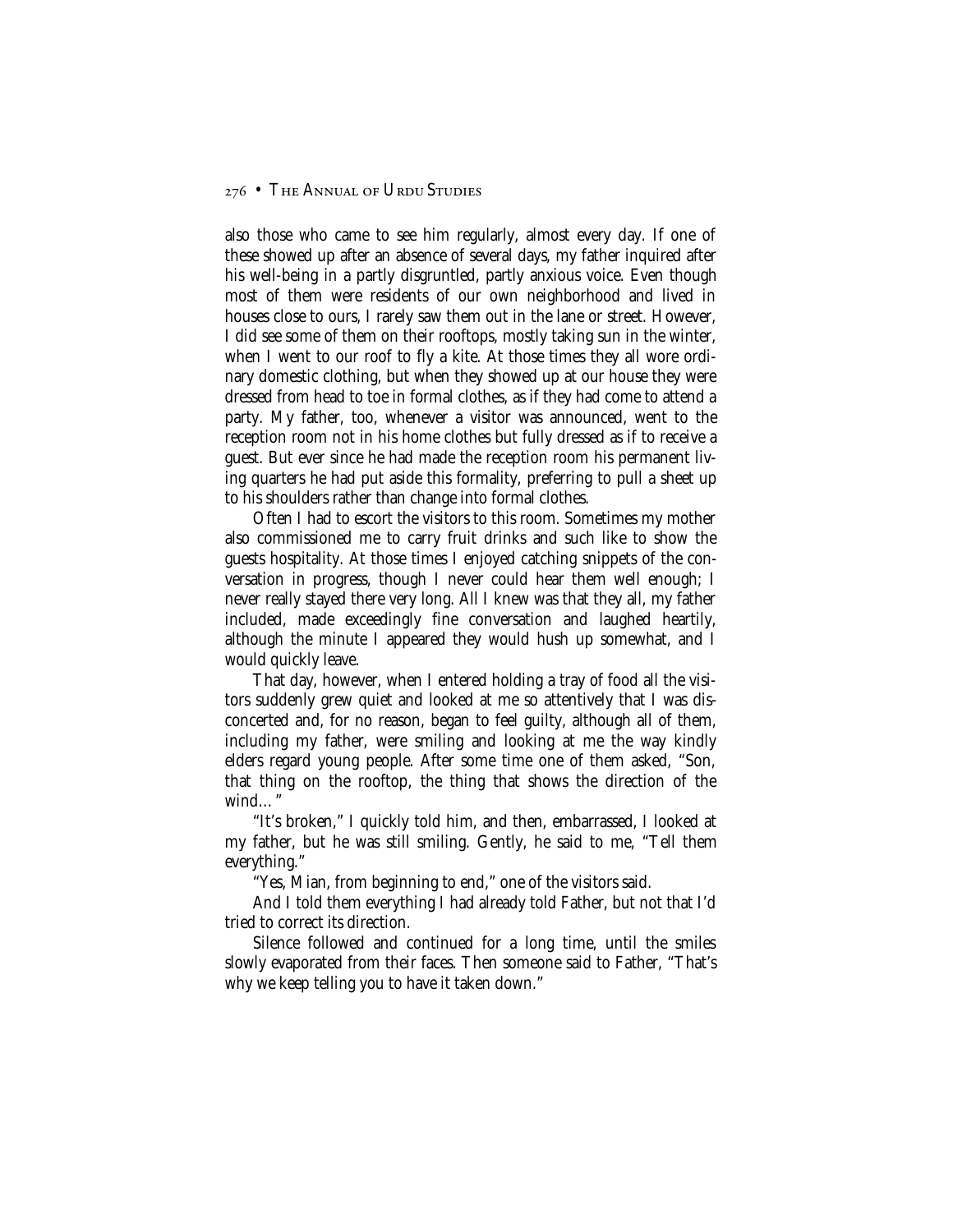In response my father gave the same explanation mentioned earlier. After that they started talking of other things, and I left with the empty tray.

In the days that followed I heard the weather vane mentioned in that room many times. Gradually, though, it came to be mentioned less and less, perhaps because the number of daily visitors had also started to dwindle.

Before two winters had passed only a few visitors still came, and even that remainder thinned down to one or two at a time. In the end only a single visitor was left, and he came only sporadically. He had started to experience difficulty in walking. Someone from his house escorted him to our place, then returned later to help him go back. But even in those days this visitor was dressed from head to toe in the finest garb.

One day, while I was present, I heard this last remaining visitor talking once again with my father about the weather vane. He put the same old questions, to which my father gave the same old answers. That day, for the first time ever, I butted into my elders' conversation and asked them something that had often crossed my mind, "Can't it be fixed?"

"Who'll fix it?" my father said in a despairing tone.

"Only he could have fixed it, son," added the visitor, even more despairingly, "who made it in the first place."

My father shook his head abjectly in agreement, then said, "Others will only make it worse."

The visitor nodded despondently, agreeing with my father. A long silence ensued, during which the two men seemed to be carrying on a nonverbal conversation, until the servant from the visitor's house showed up to take him home.

After he was gone, my father called me over to him.

"Give up worrying about *that*, son," he said, "worry about your mother instead. You do see, don't you, how she is killing herself caring for me."

Right then Mother, who had perhaps been waiting for the visitor to leave, walked into the room. She was holding a round brass salver in her hands. A brazier was set in the middle of the salver and some kind of oil was being warmed in a small vessel over the burning coals. The oil's aroma filled the entire room and it began to feel safe and warm. She placed the salver on the floor close by the chair, removed the vessel, holding it with the edge of her dupatta, and set it too on the floor. Father kept looking at her, and then he said, "You do all the work yourself; aren't there other people in the house?"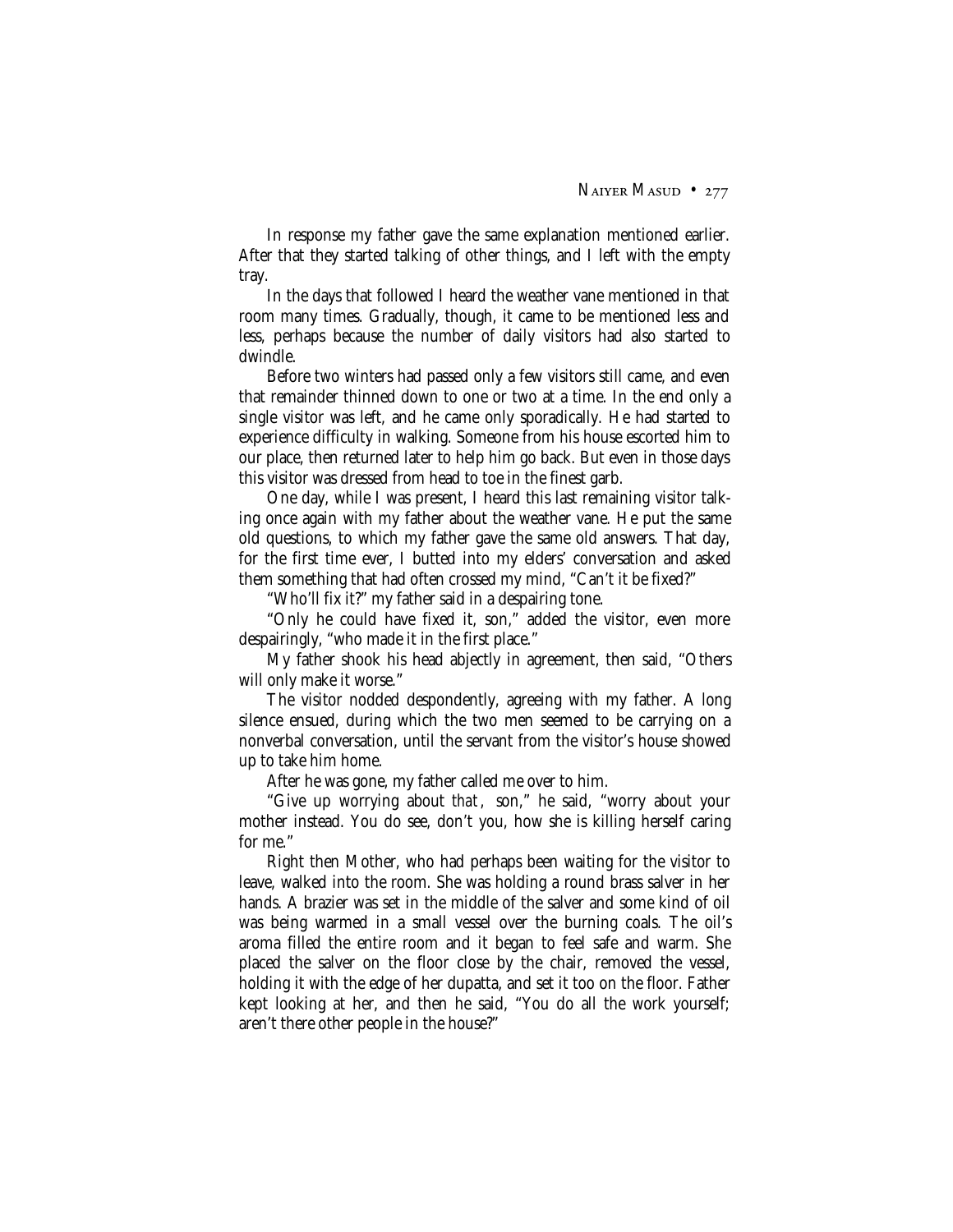Without troubling to answer him, Mother removed the sheet covering his body and started to fold it.

 $\overline{\mathbf{3}}$ 

Surely there were other people in our house, but my mother personally took care of all of Father's needs. She never complained of anything at all, so none of us ever imagined that she was killing herself. One morning, though, time went by and she didn't get out of bed. By afternoon her dead body was lying in the midst of all our relatives, from near and far.

That day other people in the house did everything for Father and kept the news of Mother from him. In the evening, however, instead of inquiring about Mother, he himself gave the news of her, adding, "I'd already foreseen it."

He didn't talk to anyone for several days. Various people in the house tended to his needs. Visitors had long since stopped calling on him. And no one came even when Mother died, or perhaps someone came but I didn't know about it. Now we made sure that a member of the household was with him at all times. I also went into his room several times during the day and stayed for quite a while.

One evening as the birds were twittering in the vines of our courtyard, I stepped into the reception room and found the last of the visitors with my father. Only with difficulty was I able to recognize this person, but I couldn't calculate how many days had passed since he had last come to our house. He was sitting in the visitor's chair rather precariously and one of the servants of his house, who himself seemed to need assistance, stood behind the visitor to keep him from pitching this way and that. This time around the visitor was wearing ordinary at-home clothes, and it occurred to me that he used to sit on the rooftop of the house adjoining ours in the winter sun, with a single cloth draped around his waist. Back then, though, I had not thought he was one of my father's visitors.

He was sitting in silence with his head bowed, his body rocking this way and that in uncoordinated motion. My father too was silent. It seemed neither was conscious of the other's presence. And I too was standing silently. As I continued gazing at the two of them I once again felt as though they were talking to each other without words. I was near the headrest of my father's chair, the visitor directly in front of me. His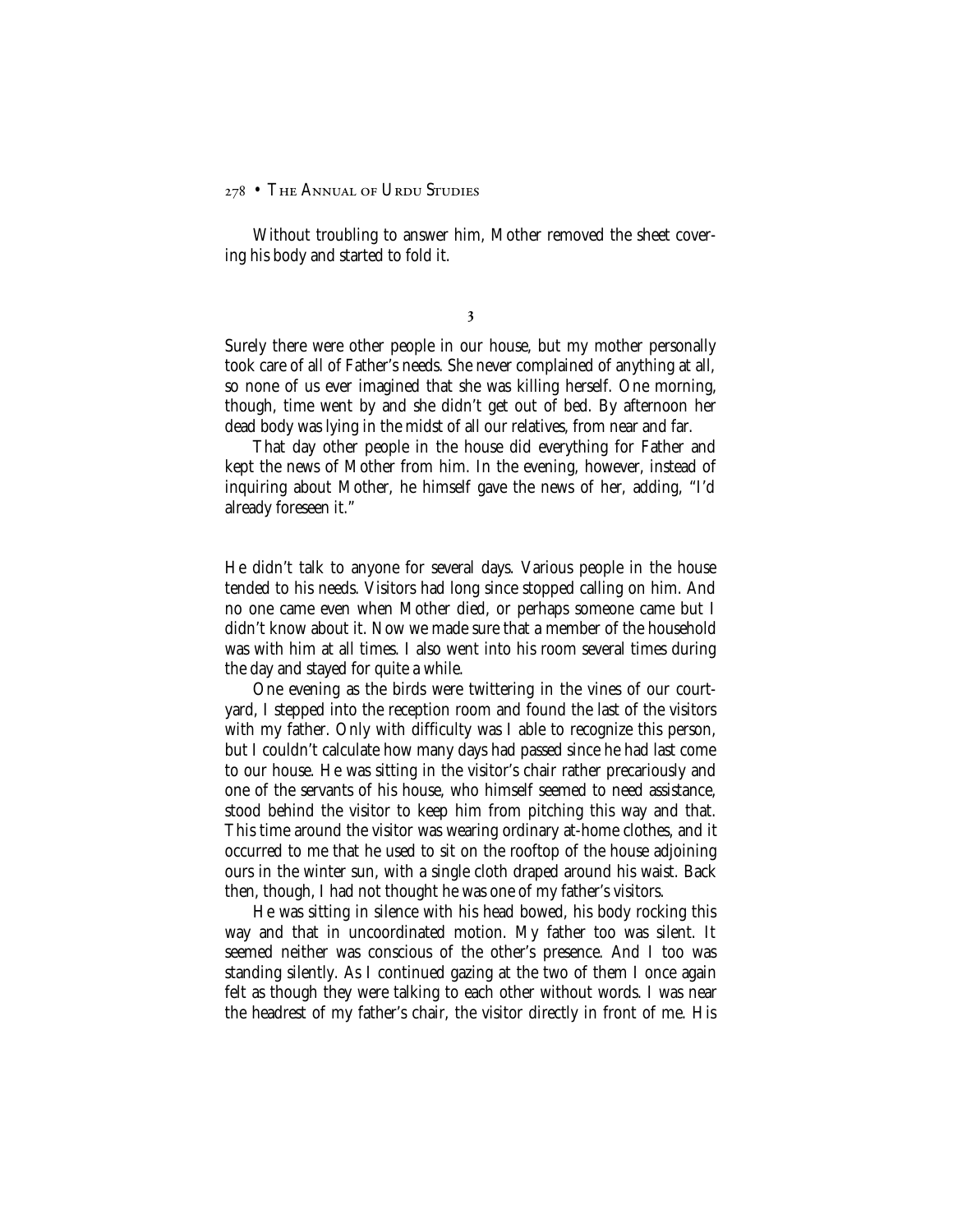body was still shaking, the servant supporting him, sometimes with both hands and sometimes with one, while fanning his head with the other as if shooing away flies. I looked closely by turns at the visitor's face, then at my father's and, with no evidence, began to suspect that they were on the subject of the weather vane. My suspicion became a certainty when all of a sudden my father said aloud, "Use? No use at all. All the same, it's not getting in anyone's way, is it?"

The visitor nodded over and over for a long time as if in confirmation. Finally, his old servant took him home, supporting him along the way; twice the servant himself staggered and nearly fell down.

\*

By the time the rains ended everyone sensed that my father was not likely to last much longer. He was receiving more care now; his every need was diligently attended to. Whenever something was done for him he would bless all of us in a happy tone. But he also appeared to be thinking about something. I spent most of my time in his room now, watching him think. Sometimes his eyes were open fully and sometimes only halfway, yet he didn't seem to be looking at anything. Seeing him in this condition I thought sometimes that he was remembering Mother and sometimes that he was thinking of the weather vane. But his condition was deteriorating so rapidly that pretty soon I forgot about the vane and about Mother as well.

There were no longer any clouds to be seen in the sky. Still, without a cloud in sight, lightning would suddenly flash, prompting people to speculate as to whether it might rain. One night—it must have been during the last days of the waning moon—the silent flashes increased in frequency. I was in my father's room. Here it remained dark even during the day, but that night it seemed as though very strong lights were being turned on and off in unison. My father would appear, sitting in his chair, and then disappear in darkness. The experience of this light and darkness, which had quite pleased me in my childhood, now made the room seem as though captured in the throes of a terrifying struggle. My father was lying quietly. Suddenly I sensed that he was caught in the throes of death. I thought of calling to the other people in the house, but just then I heard his weary voice: "Who's up there?"

I drew close to him.

"Up where?" I asked, bending over him.

"Up on the roof," he said. "Someone is talking up there."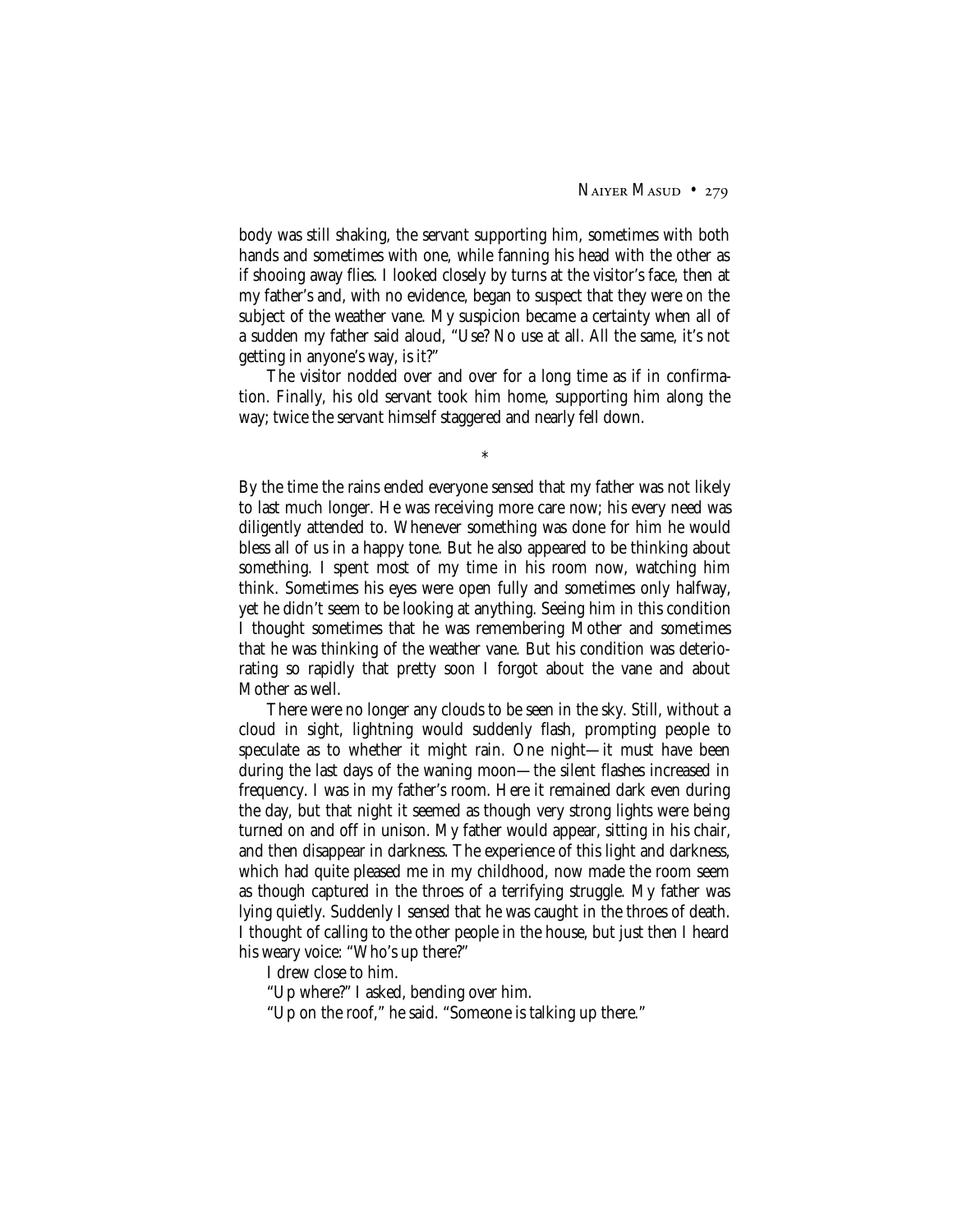I strained my ears. It was quiet all around, with only the flash of lightning; I strained harder; now even I began to hear a faint sound. It was a little like the moaning that issues involuntarily from the mouths of very old people when they move. But it didn't appear to be coming from the roof, or from anywhere.

The faint sound was heard again, and I quickly remembered that a long time back it had come from the weather vane, once when the wind was changing direction, and a second time when I'd tried to turn it in the direction of the wind.

Lightning flashed again and I saw that my father was trying to hear that sound. I said, "I'll go up and have a look."

He didn't respond. I quickly left the room, crossed the courtyard, climbed up the staircase and came out onto the roof.

The weather vane could be seen sparkling intermittently a little distance ahead. In a flash of lightning it looked like a delicate object of pure silver. I walked up to it and looked it over. It was still locked in the same mysterious direction, without movement or sound. As I walked round it repeatedly, looking at it closely, I caught sight of a figure standing on the roof of the house adjoining ours, the face illumined repeatedly from the light of the flashes.

Some old woman in her declining years, or so it seemed. I was having great difficulty trying to make out who she was and was straining to get a better look at her each time there was a flash.

Finally I remembered that in the past she used to come up to the rooftop with her women friends, and even alone. Now she was alone, watching the weather vane from her rooftop and apparently oblivious of my presence. I also tried to act unaware of her presence and, taking slow steps, I climbed down the stairs.

In the room my father was still lying on the same side. I tiptoed in, but he heard my footsteps and asked, "Was anyone there?"

I told him that only the weather vane was up there. And also that it was quiet and hadn't changed direction. For a long time he continued lying on the same side in silence. Just when I had convinced myself that he had fallen asleep, he drew a deep breath and said, "Do see to it that it's taken down," and drew another deep breath.

I stared in the direction of his voice. The lightning had meanwhile stopped flashing and a cloud was thundering somewhere in the distant sky. I came close to my father and looked intently at his face in the dim glow of the only light burning in the room. He was sleeping soundly, the cloth lying on his chest heaving gently up and down.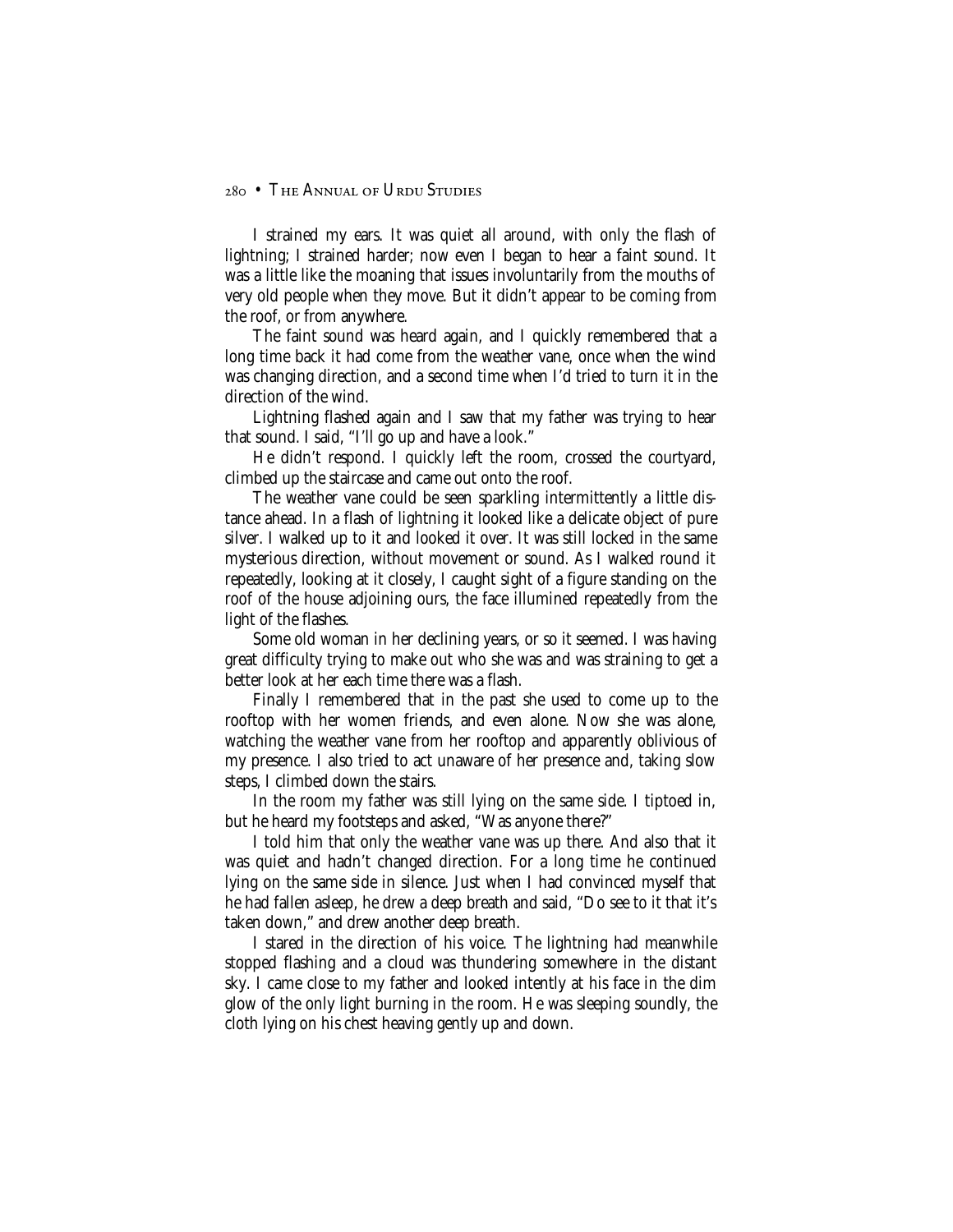NAIYER MASUD • 281

After that, as we had all already sensed would be the case, my father didn't live much longer. He was entirely lucid until the end, and he even talked a little. Mostly he gave blessings to those who looked after him, expressing regret now and then that he was causing them inconvenience. As for the weather vane, he never once mentioned it. This didn't surprise me as much as the fact that he didn't even mention Mother. However, on his last day he did utter Mother's full name, including "daughter of...," but before he could say anything further, he died.

\*

 $\overline{\mathbf{4}}$ 

After my father's death I became preoccupied with household matters. During this period new levels were added to several houses in the neighborhood. This new construction surrounded my house to such an extent that it was no longer possible to see the weather vane from the ground. I hadn't noticed it at first, but one day on my way home I came to the corner where my rooftop and the vane atop it had once been visible. The newly built upper story of a house blocked the sight of both of them. I went around and looked from different angles. The vane could not be seen from any of them.

After circling around unsuccessfully a few times, I returned home and went straight to the roof. The vane was still fixed firmly in its direction, without the slightest change in its appearance. Its drab color and clumsy shape made me wonder with surprise how it could have appeared delicate and silvery in that flash of lightning. Even so, it looked more charming at this moment than it had that night.

The next day a workman began tearing down the small platform to which the vane had been anchored. Before starting he had made it clear that he would take the vane down carefully, but he wouldn't be able to reattach it at the correct angle again. Upon which I had told him, "No reattachment will be needed." After that he had set to work, relieved.

\*

He removed several layers of mortar from the platform, until the vane's anchor grew loose and began to wobble. As he continued to work, the man turned toward me and asked, "Do you have a place in mind for it?"